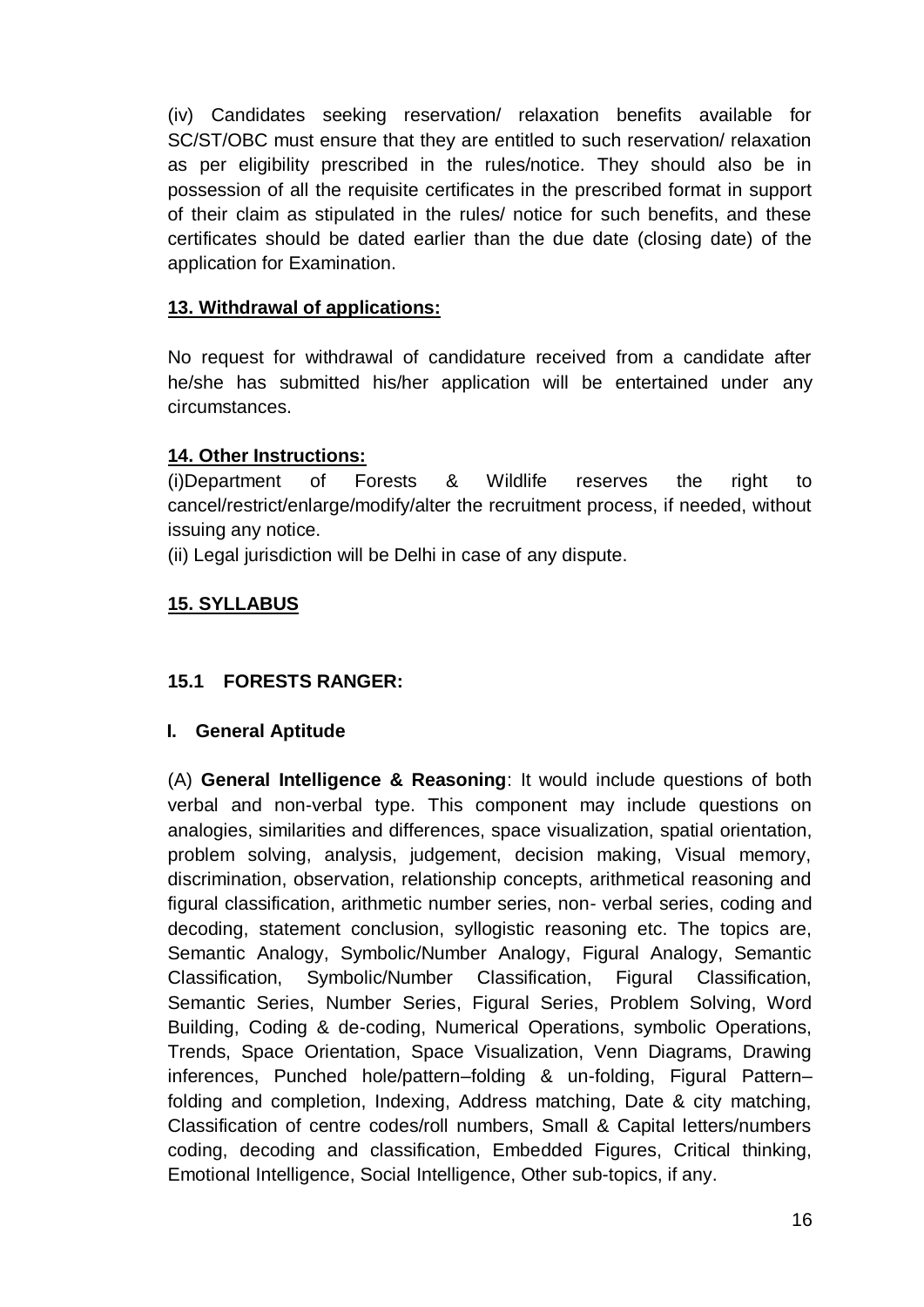(B) **General Awareness**: Questions in this component will be aimed at testing the candidates general awareness of the environment around him and its application to society. Questions will also be designed to test knowledge of current events and of such matters of every day observations and experience in their scientific aspect as may be expected of any educated person. The test will also include questions relating to India and its neighbouring countries especially pertaining History, Culture, Geography, Economic Scene, General Policy & Scientific Research.

(C)**Quantitative Aptitude**: The questions will be designed to test the ability of appropriate use of numbers and number sense of the candidate. The scope of the test will be computation of whole numbers, decimals , fractions and relationships between numbers, Percentage. Ratio & Proportion, Square roots, Averages, Interest, Profit and Loss, Discount, Partnership Business, Mixture and Allegation, Time and distance, Time & Work, Basic algebraic identities of School Algebra, Graphs of Linear Equations, Triangle and its various kinds of centres, Congruence and similarity of triangles, Circle and its chords, tangents, angles subtended by chords of a circle, common tangents to two or more circles, Triangle, Quadrilaterals, Heights and Distances, Histogram, Bar diagram & Pie chart.

(D)**English Language & Comprehension**: Questions in this components will be designed to test the candidate's understanding and knowledge of English Language and will be based on spot the error, fill in the blanks, synonyms, antonyms, spelling/detecting mis-spelt words, idioms & phrases, one word substitution, improvement of sentences, active/passive voice of verbs, conversion into direct/indirect narration, shuffling of sentence parts, shuffling of sentences in a passage, cloze passage & comprehension passage.

### **II. Science, Technology & Environment**

#### **1. Physics**

Units & Dimension, Motion, Work, Energy, and Power, Gravitation, Pressure, Floatation, Surface Tension, Viscosity, Elasticity, Simple Harmonic Motion, Wave, Sound Wave, Heat & Thermodynamics, Light, Static Electricity, Current Electricity, Magnetism, Atomic and Nuclear Physics, Scientific Instruments, Inventions, Radioactivity, Nuclear fission and fusion, Electromagnetism, The four fundamental forces, The kinetic theory of matter, Magnetic effect of electric current, The Human eye and Defects.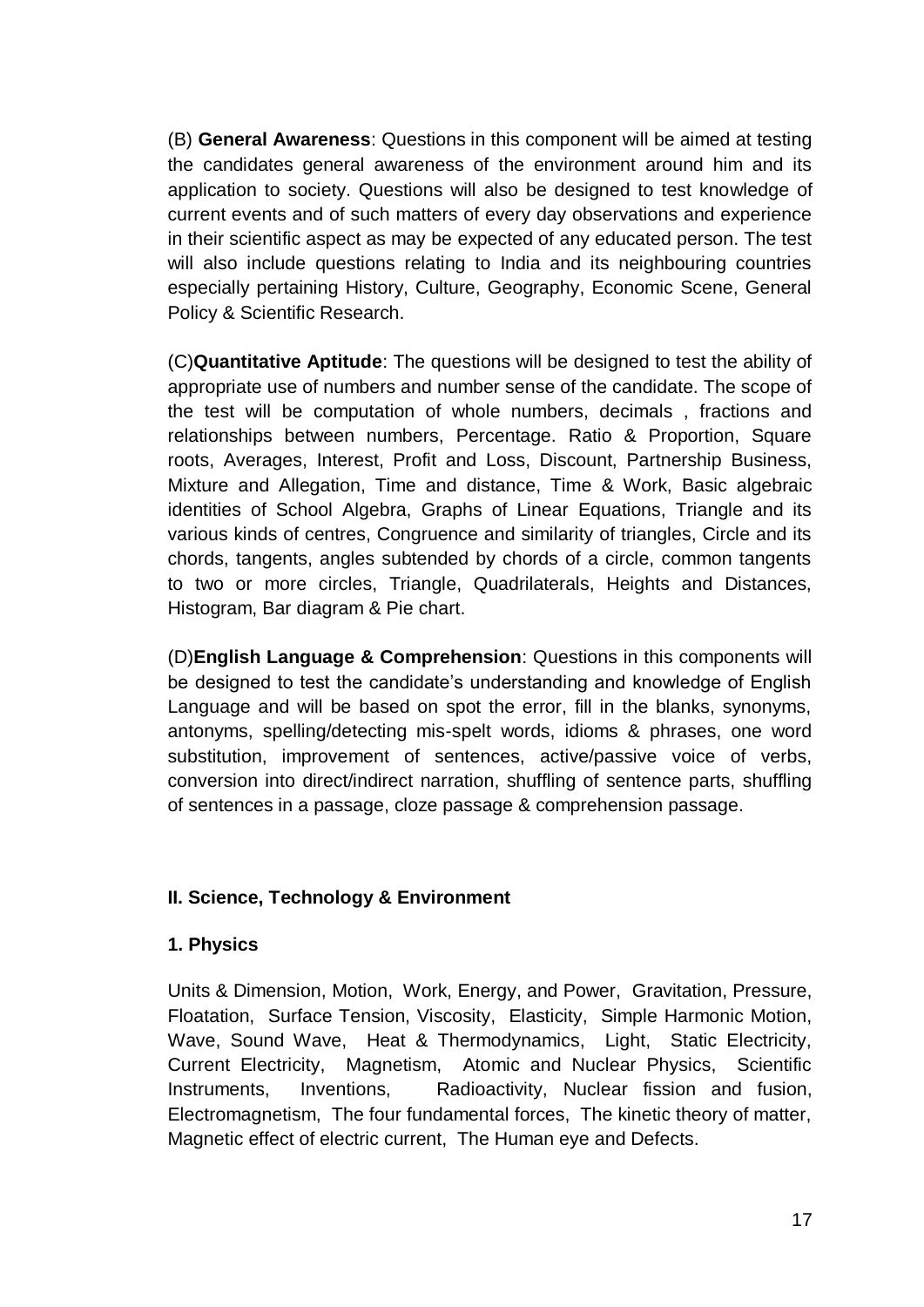# **2. Chemistry**

Matter and its state, Atomic Structure, Chemical Bonding, Periodic Classification of Element, Oxidation and Reduction, Acids, Base and Salts; Behavior of Gases, Electrolysis, Carbon and its Compound, Fuels, Metallurgy, Metals and Non-metals, Chemical Reactions, Radioactivity, Electrochemistry, Catalyst, Hydrocarbons, List of important Drugs and Chemicals, Fertilizers, Concepts of pH scale.

# **3 (i): Biology (Optional)**

Introduction, Classification of Organisms, Cytology, Genetic, Structure of Plant and Animal Cell, Classification of Plant Kingdom, Plant Morphology, Plant tissue, Photosynthesis, Plant Hormones, Plant Diseases, Mode of Nutrition in Plant, Control and Coordination in Plant, Sexual Reproduction in Flowering Plant, Asexual Reproduction in Plant, Transport system in Plant, Respiration and Excretion in plants, The Cell: The foundation of all living things, Cell: Structure and Functions, Control and Coordination in Human, Human Reproductive system, Excretory system in Humans, Respiratory system in Humans, Human Circulatory system, The Heart, Composition of Blood, Functions of Blood, Human Digestive system, Cell Division, Food and Nutrition, Human Diseases, Nuclear fission and nuclear fusion, Classification of Animal Kingdom, The five kingdoms of life, Mode of Nutrition in Animal, Nutrition in Animal, Sexual Reproduction in Animal, Respiration in Animals.

# **3 (ii): Mathematics: (Optional)**

Real Numbers, Polynomials, Pair of Linear Equations in Two Variables, Quadratic expressions & Equations, Progressions, Triangles, Coordinate Geometry, Trigonometry, Circles, Constructions, Areas, Surface Areas, Volumes, Statistics, Probability, Graphs.

# **4. Technology**

- 1. Role/impact of Science & Technology in Indian Development
- 2. Advancements in Life Sciences, Natural Sciences, Agriculture Science, and Energy sector
- 3. Issues/challenges of development on Ecology and Environment
- 4. Infrastructure: Energy, Ports, Roads, Airports, Railways etc.
- 5. Energy resources: Growing energy needs, renewable and non-renewable energy sources, use of alternate energy sources.
- 6. Biotechnology: Definition and explanation, Transgenic and Cryogenic Organisms, Types, Bt Brinjal, Bt Cotton, Genetic Pollution, Concerns about GM food
- 7. Information Technology: Important terms in computers and IT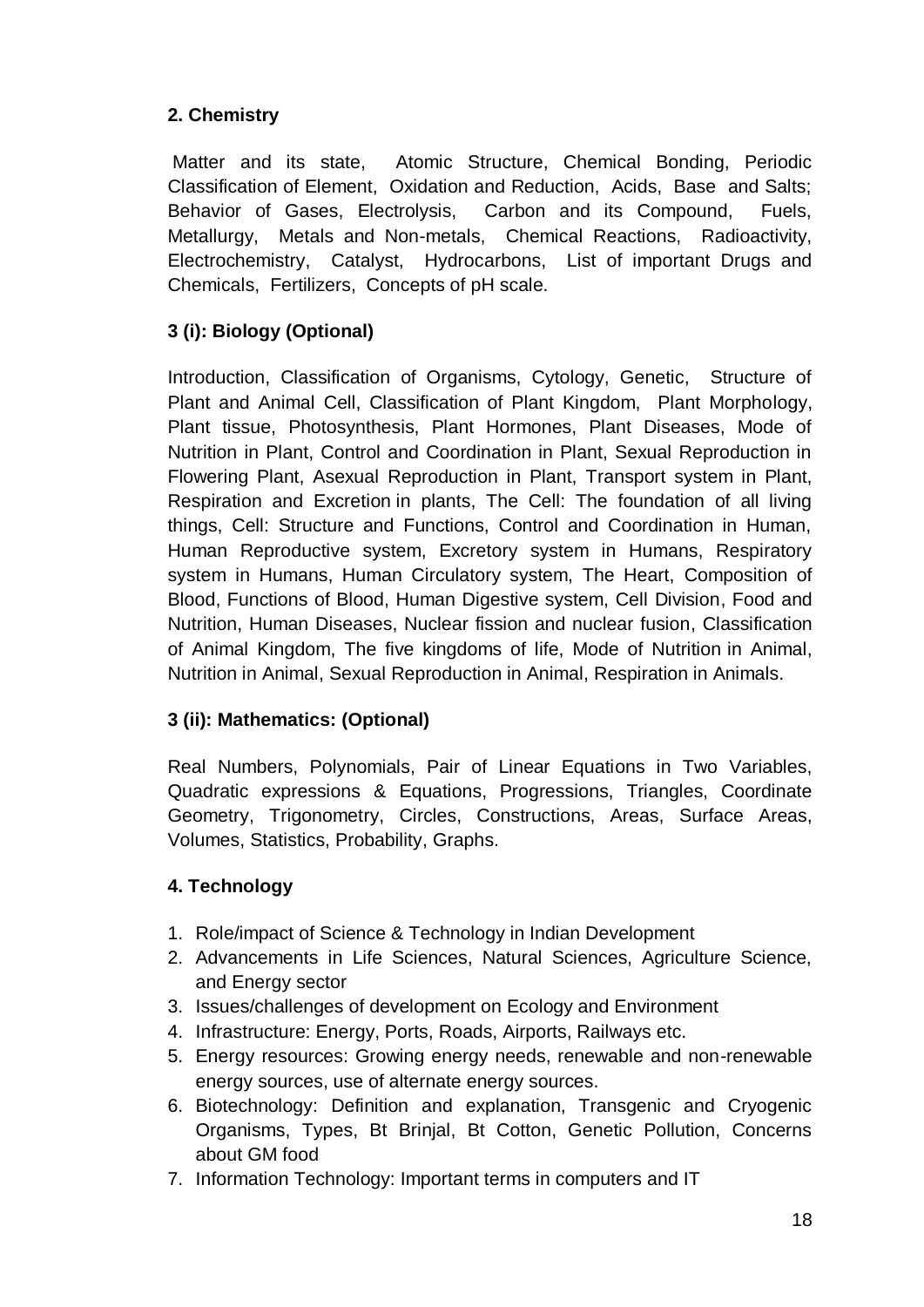- 8. Nanotechnology: Definition and basic information
- 9. Space Technology: Space Research, Types of Orbits, Types of Satellites
- 10.Electromagnetic Spectrum: Important Terms,Types of EM Spectrum, Different generations in Wireless Telephony , 3G v/s 4G
- 11.Food and Nutrition: Important Terms, Hunger and Malnutrition, food resources and food problems, changes caused by agriculture and overgrazing, effects of modern agriculture, fertilizer-pesticide problems, water logging, salinity, organic agriculture.

### **5. Environment:**

- 1. Conservation, environmental pollution and degradation, environmental impact assessment
- 2. Biodiversity importance for human survival, International Union for Conservation of Nature and Natural Resources, biodiversity hot spots, Red Data Book.
- 3. Basic components of an ecosystem-structure and functional aspects of an Ecosystem-Tropic structure-Ecological Niche-Ecological Dominance-Stability, Diversity rule. Homeostasis, aquatic Ecosystem-physicochemical nature of lentic and lotic ecosystems. Types of aquatic ecosystem-structure and organization with examples of fresh water Ecosystem. Marine water ecosystem, estuarine water Ecosystem-Mangroves. Terrestrial Ecosystem: Tundra forest, Grassland, Desert ecosystem. Energy flow in ecosystems-Laws of Thermodynamics. Productivity-Biomass production, primary productivity and net productivity. Food Chain – Types of food chain with examples, Foodweb, Ecological pyramid of biomes.
- 4. Environmental ecology terms, effects of environmental degradation
- 5. Pollution types, impacts, solutions, acid rain, smog, greenhouse gases, algal bloom, ozone layer.
- 6. Waste management: Biochemical wastes, Municipal solid wastes, plastic wastes
- 7. Sustainable Development concept, technologies, renewable energy sources, bio-fertilizers, bio-pesticides, biomass gasification.
- 8. Conservation conservation of natural resources, wildlife conservation, national parks, wetlands, biosphere reserves.
- 9. Climate change Kyoto Protocol, Montreal Protocol, climate change summits held.
- 10.Ecologically sensitive areas in India Western Ghats, Himalayas, Aravallis etc.
- 11.Laws, regulatory bodies and policies at national and international level Environment Protection Act, National Biodiversity Authority, Forest Right Act, protocols and summits like Nagoya Protocol, Cartagena Protocol and Lima Conference, etc.